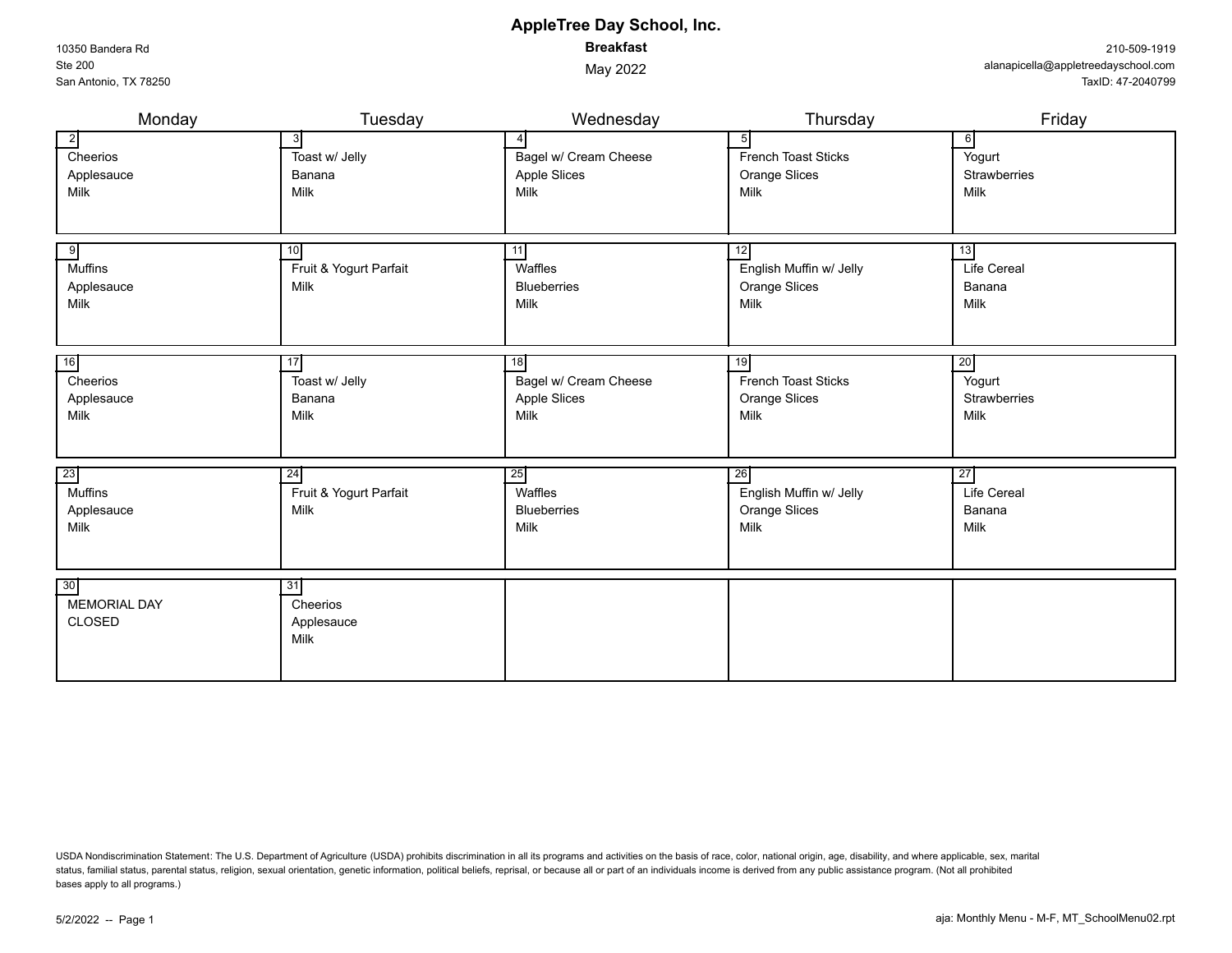USDA Nondiscrimination Statement: The U.S. Department of Agriculture (USDA) prohibits discrimination in all its programs and activities on the basis of race, color, national origin, age, disability, and where applicable, s status, familial status, parental status, religion, sexual orientation, genetic information, political beliefs, reprisal, or because all or part of an individuals income is derived from any public assistance program. (Not bases apply to all programs.)

30 31

Nilla Wafers **Water** 

MEMORIAL DAY CLOSED

# **AppleTree Day School, Inc. Morning Snack**

May 2022

#### Monday Tuesday Wednesday Thursday Friday 2 3 4 5 6 Nilla Wafers Water Veggie Straws **Water** Pop Tart **Water** Fruit Snacks **Water** Cheese Balls Water 9 10 11 12 13 Nutri Grain **Water** Fruit Loops **Water** Rice Krispies **Water** Cheese Its **Water** Cookies **Water**  16 17 18 19 20 Nilla Wafers **Water** Veggie Straws **Water** Pop Tart **Water** Fruit Snacks **Water** Cheese Balls Water 23 23 24 25 26 Nutri Grain Water Fruit Loops Water Rice Krispies Water Cheese Its **Water Cookies** Water

| 10350 Bandera Rd      |
|-----------------------|
| Ste 200               |
| San Antonio, TX 78250 |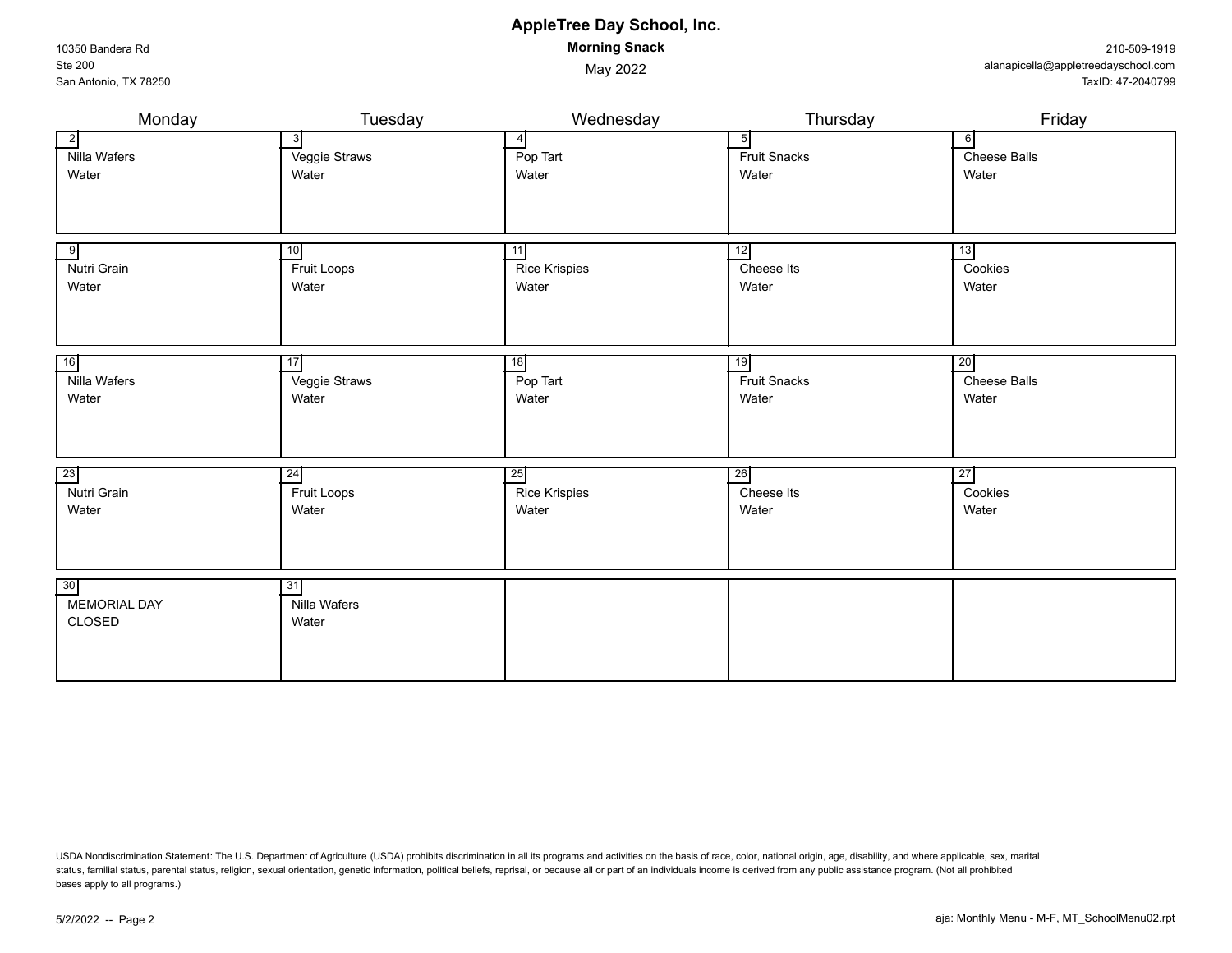10350 Bandera Rd Ste 200 San Antonio, TX 78250

## **AppleTree Day School, Inc. Lunch**

May 2022

| Monday                | Tuesday                        | Wednesday           | Thursday                    | Friday                   |
|-----------------------|--------------------------------|---------------------|-----------------------------|--------------------------|
| $\overline{2}$        |                                | 4                   | 5 <sup>1</sup>              | $6 \mid$                 |
| <b>Beanie Weenie</b>  | Teriyaki Chicken w/ White Rice | <b>Meatball Sub</b> | Cheeseburger Macaroni       | Turkey & Cheese Sandwich |
| <b>Wheat Roll</b>     | Peas                           | Salad               | Green Beans                 | Carrots                  |
| <b>Fruit Cocktail</b> | Pineapple                      | Banana              | Peaches                     | Applesauce               |
| Milk                  | Milk                           | Milk                | Milk                        | Milk                     |
|                       |                                |                     |                             |                          |
| 9                     | 10                             | 11                  | 12                          | 13                       |
| Quesadilla            | Spaghetti w/ Meat Sauce        | Hot Dog             | <b>BBQ Chicken Sandwich</b> | Bean & Cheese Nachos     |
| <b>Green Beans</b>    | Salad                          | <b>Tater Tots</b>   | <b>Mixed Vegetables</b>     | Corn                     |
| Peaches               | <b>Fruit Cocktail</b>          | Applesauce          | <b>Mandarin Oranges</b>     | Pineapple                |
| Milk                  | Milk                           | Milk                | Milk                        | Milk                     |
|                       |                                |                     |                             |                          |
| 16                    | 17                             | 18                  | 19                          | 20                       |
| <b>Beanie Weenie</b>  | Teriyaki Chicken w/ White Rice | <b>Meatball Sub</b> | Cheeseburger Macaroni       | Turkey & Cheese Sandwich |
| <b>Wheat Roll</b>     | Peas                           | Salad               | Green Beans                 | Carrots                  |
| <b>Fruit Cocktail</b> | Pineapple                      | Banana              | Peaches                     | Applesauce               |
| Milk                  | <b>Milk</b>                    | Milk                | Milk                        | Milk                     |
|                       |                                |                     |                             |                          |
| 23                    | 24                             | 25                  | 26                          | 27                       |
| Quesadilla            | Spaghetti w/ Meat Sauce        | Hot Dog             | <b>BBQ Chicken Sandwich</b> | Bean & Cheese Nachos     |
| <b>Green Beans</b>    | Salad                          | <b>Tater Tots</b>   | <b>Mixed Vegetables</b>     | Corn                     |
| Peaches               | <b>Fruit Cocktail</b>          | Applesauce          | <b>Mandarin Oranges</b>     | Pineapple                |
| Milk                  | Milk                           | Milk                | Milk                        | Milk                     |
|                       |                                |                     |                             |                          |
| 30                    | $\overline{31}$                |                     |                             |                          |
| <b>MEMORIAL DAY</b>   | <b>Beanie Weenie</b>           |                     |                             |                          |
| <b>CLOSED</b>         | <b>Wheat Roll</b>              |                     |                             |                          |
|                       | <b>Fruit Cocktail</b>          |                     |                             |                          |
|                       | Milk                           |                     |                             |                          |
|                       |                                |                     |                             |                          |

USDA Nondiscrimination Statement: The U.S. Department of Agriculture (USDA) prohibits discrimination in all its programs and activities on the basis of race, color, national origin, age, disability, and where applicable, s status, familial status, parental status, religion, sexual orientation, genetic information, political beliefs, reprisal, or because all or part of an individuals income is derived from any public assistance program. (Not bases apply to all programs.)